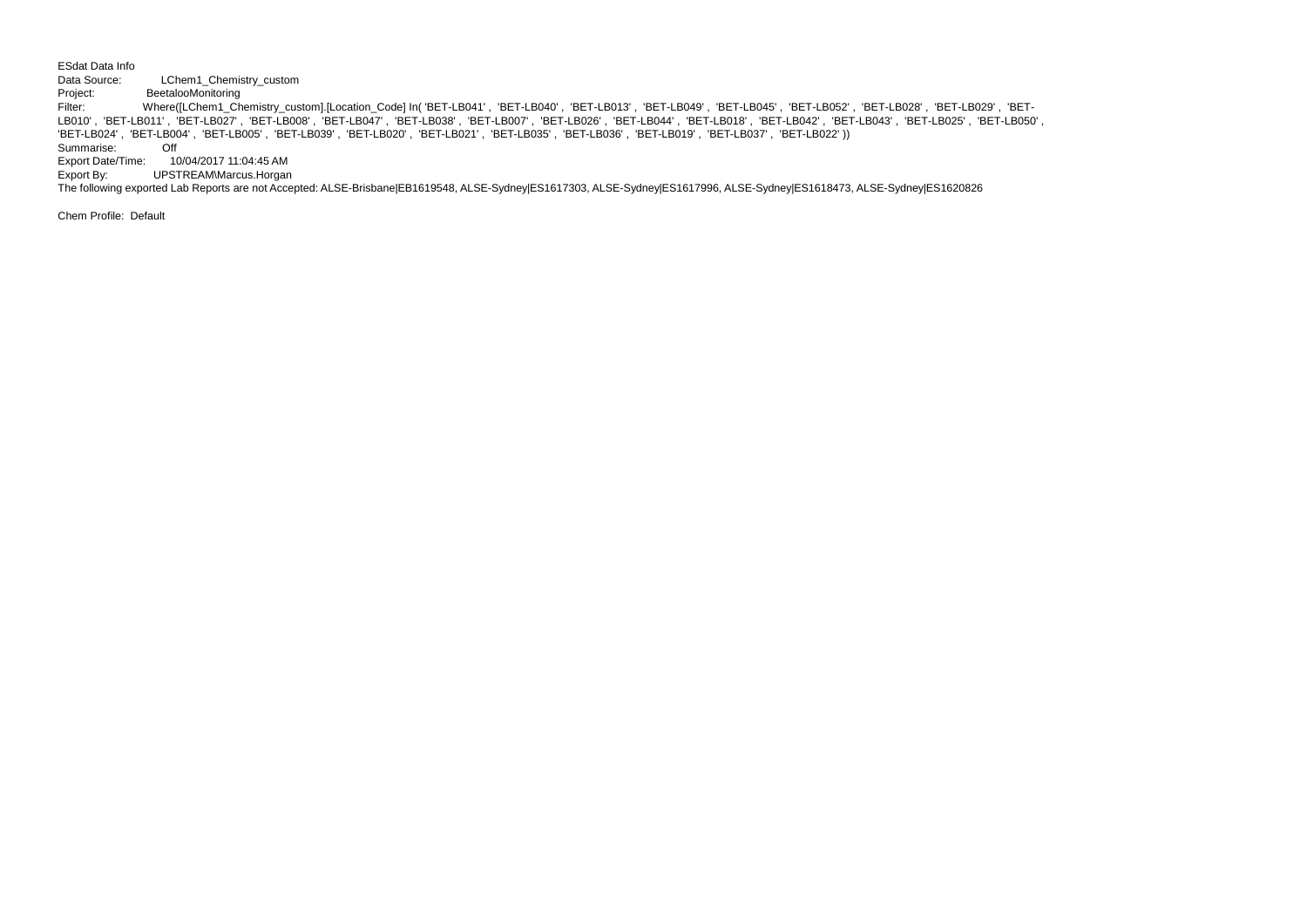| <b>Alternative Name</b>                                        | Sampled_Date_Time Location_Code                          |                                                                                | _Loc_Code _Well _Env_Stds_Conditional_Matrix_Type | Sample_Type      | _Sample_Depth_Avg |
|----------------------------------------------------------------|----------------------------------------------------------|--------------------------------------------------------------------------------|---------------------------------------------------|------------------|-------------------|
| Amungee NW-1 Water Bore 1                                      | 03/08/2015 15:00 BET-LB025                               | BET-LB025                                                                      |                                                   | Normal           |                   |
| Amungee NW-1 Water Bore 1                                      | 15/09/2015 14:30 BET-LB025                               | BET-LB025                                                                      |                                                   | Normal           |                   |
| Amungee NW-1 Water Bore 1                                      | 22/09/2015 15:00 BET-LB025                               | BET-LB025<br>$\overline{\phantom{a}}$                                          |                                                   | Normal           |                   |
| Amungee NW-1 Water Bore 1                                      | 01/10/2015 15:59 BET-LB025                               | BET-LB025<br>÷,                                                                |                                                   | Normal           |                   |
| Amungee NW-1 Water Bore 1                                      | 29/10/2015 14:30 BET-LB025                               | BET-LB025                                                                      |                                                   | Normal           |                   |
| Amungee NW-1 Water Bore 1<br>Amungee NW-1 Water Bore 1         | 14/04/2016 14:30 BET-LB025                               | BET-LB025<br>$\overline{\phantom{a}}$<br>÷.                                    |                                                   | Normal<br>Normal |                   |
| Amungee NW-1 Water Bore 1                                      | 14/04/2016 15:00 BET-LB025<br>31/07/2016 0:00 BET-LB025  | BET-LB025<br>BET-LB025                                                         |                                                   | Normal           |                   |
| Amungee NW-1 Water Bore 1                                      | 11/09/2016 12:00 BET-LB025                               | BET-LB025<br>$\overline{\phantom{a}}$                                          |                                                   | Normal           |                   |
| Amungee NW1 Waterbore 2 (Camp)                                 | 31/07/2016 0:00 BET-LB050                                | BET-LB050                                                                      |                                                   | Normal           |                   |
| Beetaloo W-1 Supply Bore                                       | 28/07/2016 0:00 BET-LB026                                | BET-LB026                                                                      |                                                   | Normal           |                   |
| Beetaloo W-1 Supply Bore                                       | 04/08/2016 17:45 BET-LB026                               | BET-LB026<br>$\overline{\phantom{a}}$                                          |                                                   | Normal           |                   |
| Beetaloo W-1 Supply Bore                                       | 04/08/2016 18:00 BET-LB026                               | BET-LB026<br>÷,                                                                |                                                   | Normal           |                   |
| Beetaloo W-1 Supply Bore                                       | 11/08/2016 17:00 BET-LB026                               | BET-LB026                                                                      |                                                   | Normal           |                   |
| Beetaloo W-1 Supply Bore                                       | 18/08/2016 14:30 BET-LB026                               | BET-LB026                                                                      |                                                   | Normal           |                   |
| Beetaloo W-1 Supply Bore                                       | 10/09/2016 14:30 BET-LB026                               | BET-LB026                                                                      |                                                   | Normal           |                   |
| <b>Container Shallow Bore</b>                                  | 17/06/2015 10:30 BET-LB020                               | BET-LB020<br>$\overline{\phantom{a}}$                                          |                                                   | Normal           |                   |
| <b>Container Shallow Bore</b>                                  | 03/08/2015 12:00 BET-LB020<br>13/04/2016 11:55 BET-LB020 | BET-LB020<br>$\overline{\phantom{a}}$                                          |                                                   | Normal           |                   |
| <b>Container Shallow Bore</b><br>D7                            |                                                          | BET-LB020<br>٠.                                                                |                                                   | Normal<br>Normal | 105               |
| Griffith                                                       | 10/09/2016 12:30 BET-LB004<br>05/08/2015 8:00 BET-LB047  | BET-LB004<br>BET-LB047<br>٠.                                                   |                                                   | Normal           |                   |
| Homestead                                                      | 10/09/2016 9:00 BET-LB013                                | BET-LB013<br>$\overline{\phantom{a}}$                                          |                                                   | Normal           |                   |
| Homestead                                                      | 10/09/2016 9:30 BET-LB013                                | BET-LB013<br>$\overline{\phantom{a}}$                                          |                                                   | Normal           |                   |
| Kalala S-1 Water Bore                                          | 18/07/2015 12:00 BET-LB027                               | BET-LB027<br>$\overline{\phantom{a}}$                                          |                                                   | Normal           |                   |
| Kalala S-1 Water Bore                                          | 25/07/2015 12:00 BET-LB027                               | BET-LB027<br>$\overline{\phantom{a}}$                                          |                                                   | Normal           |                   |
| Kalala S-1 Water Bore                                          | 01/08/2015 12:00 BET-LB027                               | BET-LB027                                                                      |                                                   | Normal           |                   |
| Kalala S-1 Water Bore                                          | 12/09/2016 9:30 BET-LB027                                | BET-LB027<br>$\overline{\phantom{a}}$                                          |                                                   | Normal           |                   |
| RN24536 (Safari bore)                                          | 04/08/2015 7:00 BET-LB011                                | BET-LB011<br>$\overline{\phantom{a}}$                                          |                                                   | Normal           | 85.175            |
| RN29013                                                        | 14/04/2016 9:00 BET-LB045                                | BET-LB045<br>$\sim$                                                            |                                                   | Normal           |                   |
| RN32233 (No.1)                                                 | 16/06/2015 8:30 BET-LB022                                | BET-LB022                                                                      |                                                   | Normal           | 114.5             |
| RN32233 (No.1)                                                 | 13/04/2016 13:30 BET-LB022                               | BET-LB022<br>$\overline{\phantom{a}}$                                          |                                                   | Normal           | 114.5             |
| RN34182                                                        | 14/04/2016 7:40 BET-LB042                                | BET-LB042<br>$\overline{\phantom{a}}$                                          |                                                   | Normal           |                   |
| RN36471.11<br>RN36471.12                                       | 10/09/2016 16:35 BET-LB029<br>28/07/2016 0:00 BET-LB028  | BET-LB029<br>$\overline{\phantom{a}}$<br>BET-LB028<br>$\overline{\phantom{a}}$ |                                                   | Normal<br>Normal |                   |
| RN36471.12                                                     | 10/09/2016 16:35 BET-LB028                               | BET-LB028<br>$\overline{\phantom{a}}$                                          |                                                   | Normal           |                   |
| RN36920 (Banjo)                                                | 16/06/2015 11:30 BET-LB019                               | BET-LB019<br>$\overline{\phantom{a}}$                                          |                                                   | Normal           | 161.75            |
| RN36920 (Banjo)                                                | 03/08/2015 13:00 BET-LB019                               | BET-LB019                                                                      |                                                   | Normal           | 161.75            |
| RN36920 (Banjo)                                                | 13/04/2016 12:40 BET-LB019                               | BET-LB019<br>$\overline{\phantom{a}}$                                          |                                                   | Normal           | 161.75            |
| RN36920 (Banjo)                                                | 13/04/2016 14:30 BET-LB019                               | BET-LB019<br>$\overline{\phantom{a}}$                                          |                                                   | Normal           | 161.75            |
| RN36920 (Banjo)                                                | 26/07/2016 15:25 BET-LB019                               | BET-LB019<br>$\overline{\phantom{a}}$                                          |                                                   | Normal           | 161.75            |
| RN36920 (Banjo)                                                | 28/07/2016 0:00 BET-LB019                                | BET-LB019<br>$\overline{\phantom{a}}$                                          |                                                   | Normal           | 161.75            |
| RN36920 (Banjo)                                                | 11/09/2016 8:45 BET-LB019                                | BET-LB019<br>$\overline{\phantom{a}}$                                          |                                                   | Normal           | 161.75            |
| RN38109 (Brunette)                                             | 03/08/2015 11:00 BET-LB035                               | BET-LB035<br>$\overline{\phantom{a}}$                                          |                                                   | Normal           |                   |
| RN38109 (Brunette)                                             | 13/04/2016 11:05 BET-LB035                               | BET-LB035<br>$\overline{\phantom{a}}$                                          |                                                   | Normal           |                   |
| RN38109 (Brunette)<br>RN38109 (Brunette)                       | 26/07/2016 13:25 BET-LB035<br>26/07/2016 13:45 BET-LB035 | BET-LB035<br>$\overline{\phantom{a}}$<br>BET-LB035<br>$\overline{\phantom{a}}$ |                                                   | Normal<br>Normal |                   |
| RN38109 (Brunette)                                             | 11/09/2016 7:27 BET-LB035                                | BET-LB035<br>÷,                                                                |                                                   | Normal           |                   |
| RN38630 (Container)                                            | 17/06/2015 8:30 BET-LB021                                | BET-LB021                                                                      |                                                   | Normal           | 143.54            |
| RN38630 (Container)                                            | 26/07/2015 14:07 BET-LB021                               | BET-LB021<br>$\overline{\phantom{a}}$                                          |                                                   | Normal           | 143.54            |
| RN38630 (Container)                                            | 03/08/2015 12:00 BET-LB021                               | BET-LB021<br>$\overline{\phantom{a}}$                                          |                                                   | Normal           | 143.54            |
| RN38630 (Container)                                            | 13/04/2016 12:00 BET-LB021                               | BET-LB021<br>$\overline{\phantom{a}}$                                          |                                                   | Normal           | 143.54            |
| RN38630 (Container)                                            | 13/04/2016 14:30 BET-LB021                               | BET-LB021<br>÷,                                                                |                                                   | Normal           | 143.54            |
| RN38630 (Container)                                            | 26/07/2016 14:15 BET-LB021                               | BET-LB021<br>$\overline{\phantom{a}}$                                          |                                                   | Normal           | 143.54            |
| RN38630 (Container)                                            | 11/09/2016 8:15 BET-LB021                                | BET-LB021<br>÷,                                                                |                                                   | Normal           | 143.54            |
| RN38631 (Bore at W30)                                          | 03/08/2015 10:00 BET-LB036                               | BET-LB036<br>$\overline{\phantom{a}}$                                          |                                                   | Normal           |                   |
| RN38631 (Bore at W30)<br>RN38631 (Bore at W30)                 | 13/04/2016 10:45 BET-LB036                               | BET-LB036<br>$\overline{\phantom{a}}$<br>$\overline{\phantom{a}}$              |                                                   | Normal<br>Normal |                   |
| RN38631 (Bore at W30)                                          | 26/07/2016 0:45 BET-LB036<br>11/09/2016 7:10 BET-LB036   | BET-LB036<br>BET-LB036                                                         |                                                   | Normal           |                   |
| RN38632 (Toms)                                                 | 03/08/2015 9:00 BET-LB037                                | BET-LB037                                                                      |                                                   | Normal           |                   |
| RN38632 (Toms)                                                 | 13/04/2016 7:40 BET-LB037                                | BET-LB037                                                                      |                                                   | Normal           |                   |
| RN38632 (Toms)                                                 | 13/04/2016 14:30 BET-LB037                               | BET-LB037<br>$\sim$                                                            |                                                   | Normal           |                   |
| RN38632 (Toms)                                                 | 26/07/2016 12:10 BET-LB037                               | BET-LB037 -                                                                    |                                                   | Normal           |                   |
| RN38632 (Toms)                                                 | 11/09/2016 6:30 BET-LB037                                | BET-LB037                                                                      |                                                   | Normal           |                   |
| RN38810                                                        | 05/08/2015 10:50 BET-LB041                               | BET-LB041<br>$\sim$                                                            |                                                   | Normal           |                   |
| RN38810                                                        | 15/04/2016 9:50 BET-LB041                                | BET-LB041                                                                      |                                                   | Normal           |                   |
| RN38811                                                        | 05/08/2015 10:15 BET-LB040                               | BET-LB040<br>$\overline{\phantom{a}}$                                          |                                                   | Normal           |                   |
| RN38811                                                        | 15/04/2016 9:20 BET-LB040                                | BET-LB040<br>$\overline{\phantom{a}}$                                          |                                                   | Normal           |                   |
| RN38812<br>RN38812                                             | 14/04/2016 10:20 BET-LB044<br>12/09/2016 7:40 BET-LB044  | BET-LB044<br>$\overline{\phantom{a}}$<br>BET-LB044<br>$\overline{\phantom{a}}$ |                                                   | Normal           |                   |
| RN38813                                                        | 12/09/2016 6:50 BET-LB043                                | BET-LB043<br>$\overline{\phantom{a}}$                                          |                                                   | Normal<br>Normal |                   |
| RN38817                                                        | 02/08/2015 9:00 BET-LB038                                | BET-LB038                                                                      |                                                   | Normal           |                   |
| RN38817                                                        | 12/04/2016 9:08 BET-LB038                                | BET-LB038<br>$\overline{\phantom{a}}$                                          |                                                   | Normal           |                   |
| RN38817                                                        | 10/09/2016 8:00 BET-LB038                                | BET-LB038<br>$\sim$                                                            |                                                   | Normal           |                   |
| RN38818                                                        | 02/08/2015 8:00 BET-LB039                                | BET-LB039<br>$\overline{\phantom{a}}$                                          |                                                   | Normal           |                   |
| RN38818                                                        | 12/04/2016 7:43 BET-LB039                                | BET-LB039<br>$\overline{\phantom{a}}$                                          |                                                   | Normal           |                   |
| RN38818                                                        | 10/09/2016 7:05 BET-LB039                                | BET-LB039<br>$\sim$                                                            |                                                   | Normal           |                   |
| RN39149 Sturt Plains Bore                                      | 13/09/2016 6:49 BET-LB049                                | BET-LB049<br>$\overline{\phantom{a}}$                                          |                                                   | Normal           |                   |
| RN5764 (Road Bore Chain 33)                                    | 13/04/2016 15:10 BET-LB007                               | BET-LB007 -                                                                    |                                                   | Normal           | 79.85             |
| RN5764 (Road Bore Chain 33)                                    | 12/09/2016 10:00 BET-LB007                               | BET-LB007 -                                                                    |                                                   | Normal           | 79.85             |
| RN5844 (Road Bore Chain 56.3)                                  | 14/04/2016 0:00 BET-LB005                                | BET-LB005<br>$\overline{\phantom{a}}$<br>$\overline{\phantom{a}}$              |                                                   | Normal           | 121               |
| RN5844 (Road Bore Chain 56.3)<br>RN5942 (Road Bore Chain 25.3) | 11/09/2016 10:00 BET-LB005<br>13/04/2016 15:40 BET-LB008 | BET-LB005<br>BET-LB008                                                         |                                                   | Normal<br>Normal | 121<br>96.6       |
| RN5942 (Road Bore Chain 25.3)                                  | 11/09/2016 17:40 BET-LB008                               | BET-LB008<br>$\overline{\phantom{a}}$                                          |                                                   | Normal           | 96.6              |
| Safari Bore                                                    | 04/08/2015 7:00 BET-LB010                                | BET-LB010 -                                                                    |                                                   | Normal           | 85.175            |
| <b>Station Bore</b>                                            | 12/04/2016 13:10 BET-LB018                               | BET-LB018<br>$\overline{\phantom{a}}$                                          |                                                   | Normal           | 73.5              |
| Sturt Plains Homestead Bore                                    | 13/09/2016 8:10 BET-LB052                                | BET-LB052                                                                      |                                                   | Normal           |                   |
| <b>Sturt Plains Homestead Bore</b>                             | 13/09/2016 8:10 BET-LB052                                | BET-LB052                                                                      |                                                   | Normal           |                   |
| <b>Watty Bore</b>                                              | 12/04/2016 14:30 BET-LB024                               | BET-LB024                                                                      |                                                   | Normal           | 82.3              |